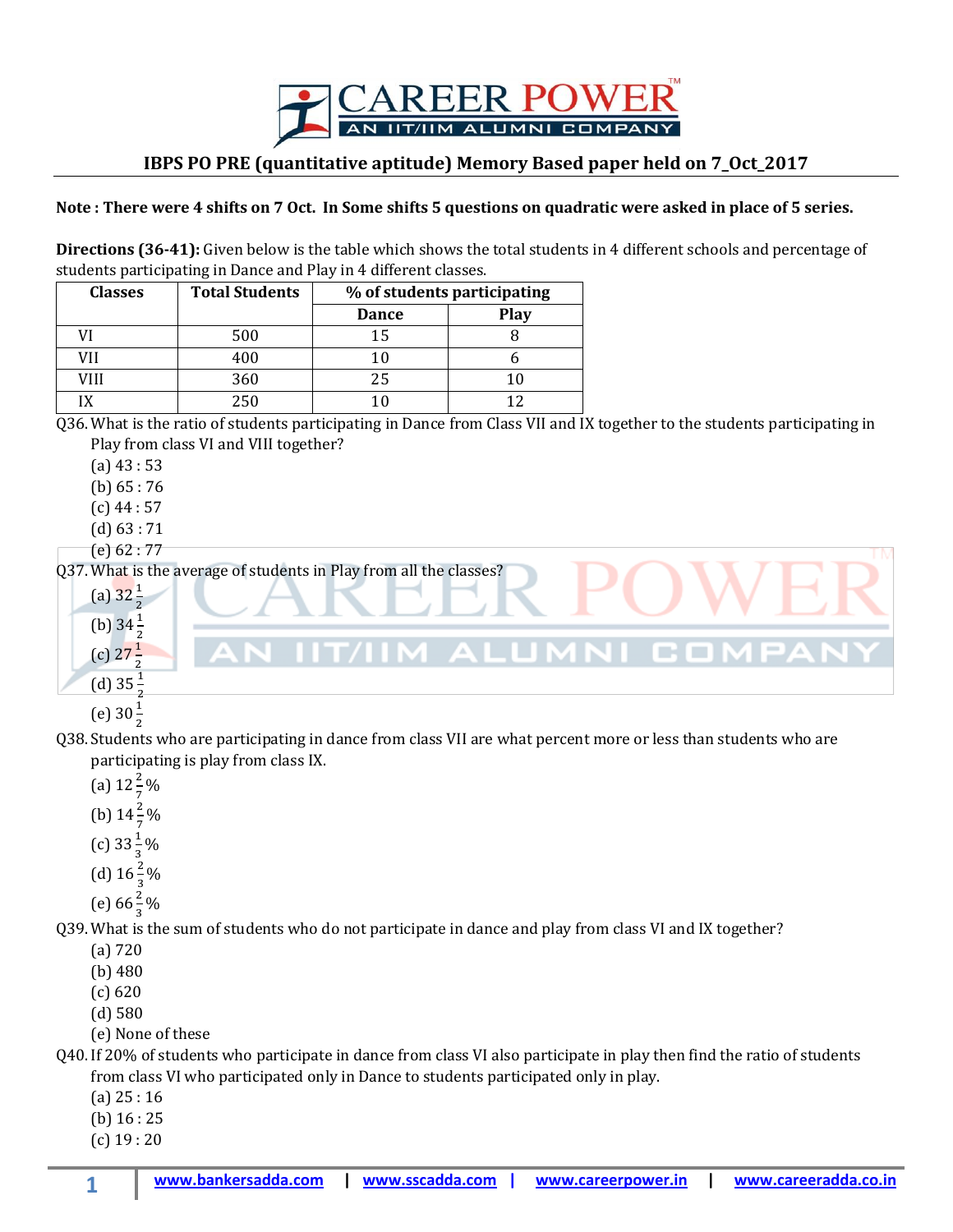

Directions (42-46): In the following questions two equations numbered (I) and (II) are given. You have to solve both equations and

Give answer (a) if  $x > y$ (b) if  $x \ge y$ (c) if  $x < y$ (d) if  $x \leq y$ (e) If  $x = y$  or the relationship cannot be established Q42. (i)  $x^2$  $(ii)$   $3y^2$ 

**2**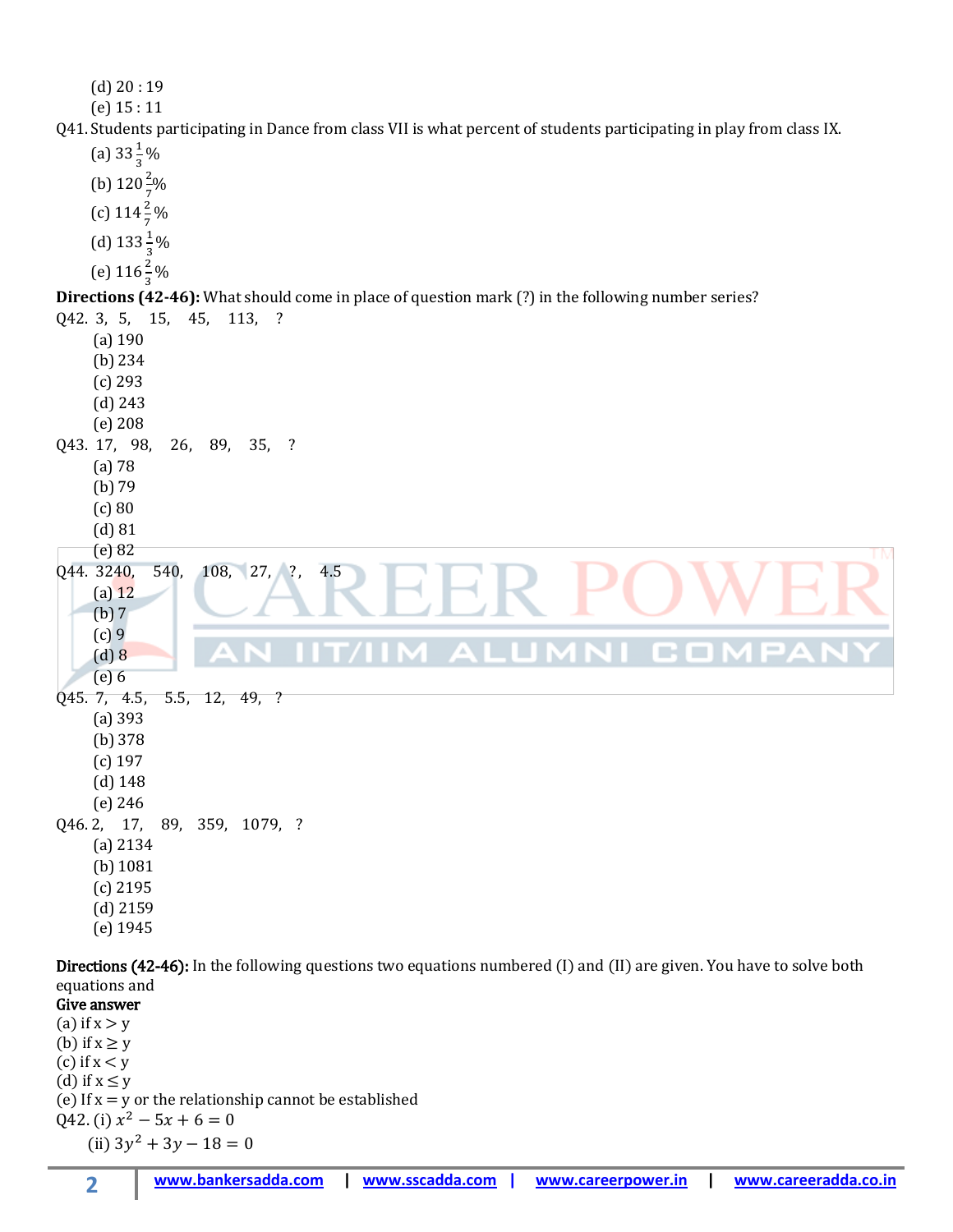Q43. (i)  $x^2$  $(ii) y<sup>2</sup>$ Q44. (i)  $2x^2$  $(ii) y<sup>2</sup>$ Q45. (i)  $x^2$  $(ii) y<sup>2</sup>$ Q46. (i)  $x^2$  $(ii) y<sup>2</sup>$ 

## **Directions (47-52):** Find out of the approximate value of ? in the following questions.

 $Q47. (\sqrt{80.997} - \sqrt{25.001}) \times (\sqrt{120.90} + \sqrt{16.02}) = ?$ (a) 50 (b) 60 (c) 75 (d) 70 (e) 55  $Q48.55.01 - 345.02 \div 22.99 = 2 \times?$ (a) 20 (b) 25 (c) 22 (d) 15 (e) 18 **TM**  $Q49.\sqrt{3099.985 \div 62.001 + 14.001} = ?$  $(a) 7$ (b) 8  $(c) 6$ (d) 9 **The Contract of the Contract of the Contract of the Contract of the Contract of the Contract of the Contract o** (e) 5  $Q50. (111.99 \times 5) \div 14.02 = 11.002 + ?$ (a) 34 (b) 19 (c) 39 (d) 29 (e) 38 Q51. 24.97% of  $84.01 \div 6.995 = ?$ (a) 3 (b) 4 (c) 5 (d) 7 (e) 6  $Q52. (184.002 - \frac{2}{5})$  $\frac{5}{5}$ )  $\times$ (a) 4950 (b) 4820 (c) 5550 (d) 5340 (e) 5260 Q53. Sum of the present ages of A, B, C and D is 76 years. After 7 years ratio of their ages is 7 : 6 : 5 : 8. What is C's present age? (a) 14 (b) 12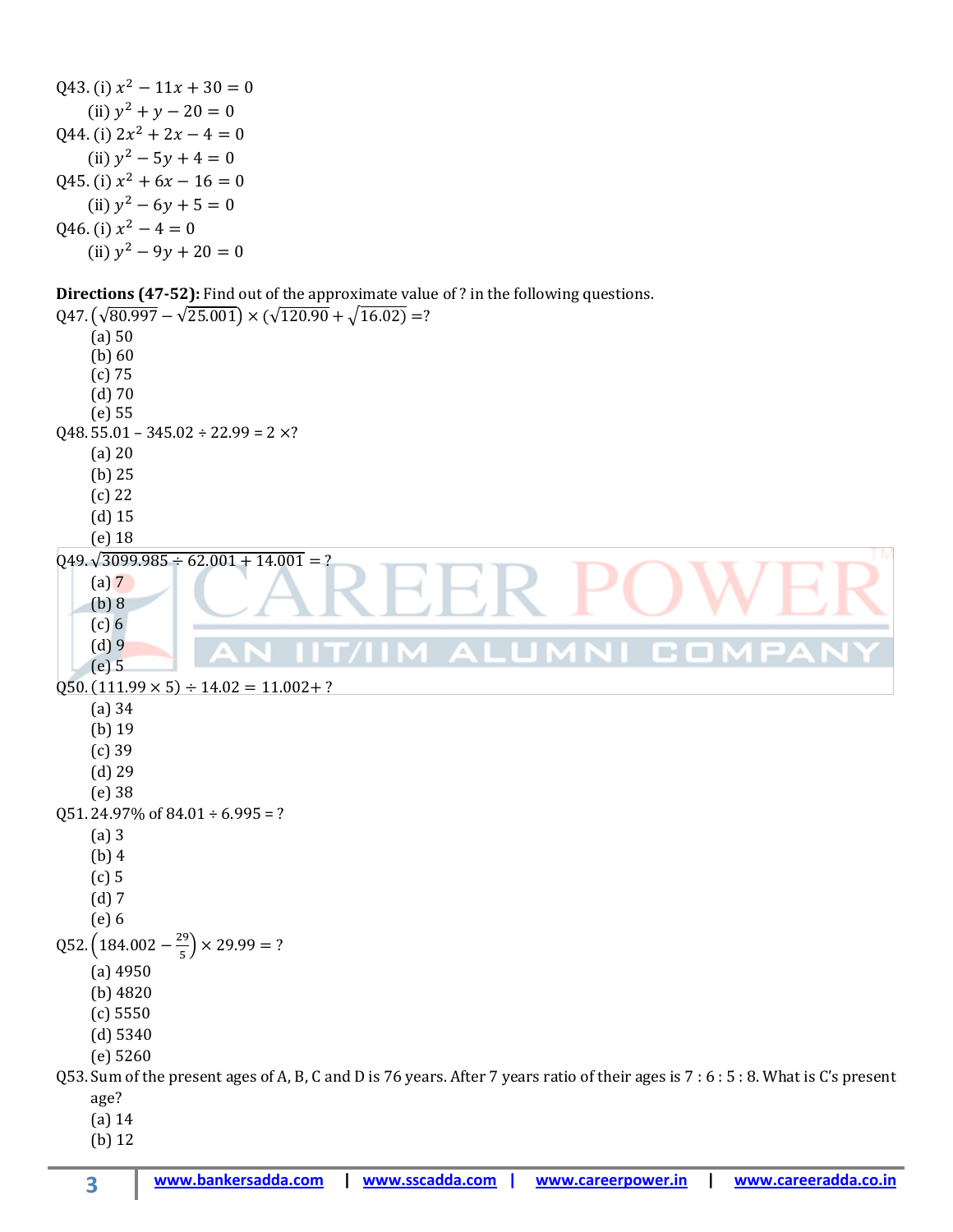- (c) 13
- (d) 8
- (e) 10
- Q54. Sum of the length of two trains A and B is 660. The ratio of the speeds of A and B is 5 : 8. Ratio between time to cross an electric pole by A and B is 4 : 3. Find the difference in the length of two trains.
	- (a) 50
	- (b) 60
	- (c) 80
	- (d) 75
	- (e) 90
- Q55. A mixture of milk and water in a jar contains 28 L milk and 8 L water. X L milk and X L water are mixed to form a mixture. If 40% of the new mixture is 20 L, then find the value of X.
	- (a) 7 L
	- (b) 8 L
	- $(c) 6 L$
	- (d) 5 L
	- (e) 9 L
- Q56. A alone can do a work in 24 days. Time taken by A in completing 1/3 of work is equal to the time taken by B in completing 1/2 of the work. In what time A and B together will complete the work?
	- (a) 9 days
	- (b) 10 days
	- (c) 12 days
	- $(d) \frac{46}{5}$ days
	- (e) 8 days

Q57. Marked price of A is Rs. 1600 more than its cost price. When discount on A is 500 a profit of 25% is obtained. At what price should A be sold to obtain a 30% profit.

M AI

- (a) 4800
- (b) 5600
- (c) 5400
- (d) 5200
- (e) None of these
- Q58. The ratio of diameter and height of a right circular cylinder is 4 : 3. If diameter of the cylinder get reduced by 25% then its total surface area reduced to  $318.5\pi$  square meter. What is the circumference of the base of the cylinder.
	- (a)  $28 \pi cm^2$
	- (b) 14  $\pi$  cm<sup>2</sup>
	- (c)  $35 \pi$  cm<sup>2</sup>
	- (d)  $7 \pi \, \text{cm}^2$
	- (e) None of these
- Q59. The ten's digit of a three digit number is 3. If the digits of x are interchanged and the number thus formed is 396 more than the previous one. The sum of unit digit and hundred digit is 14, then what is the number?
	- (a) 480
	- (b) 539
	- (c) 593
	- (d) 935
	- (e) None of these
- Q60. S<sub>1</sub> is a series of 4 consecutive even numbers. If the sum of reciprocal of first two numbers of S<sub>1</sub> is 11/60, then what is the reciprocal of third highest number of  $S_1$ ?
	- $(a) \frac{2}{1}$
	- $(b) \frac{1}{1}$
	- $(c) \frac{1}{1}$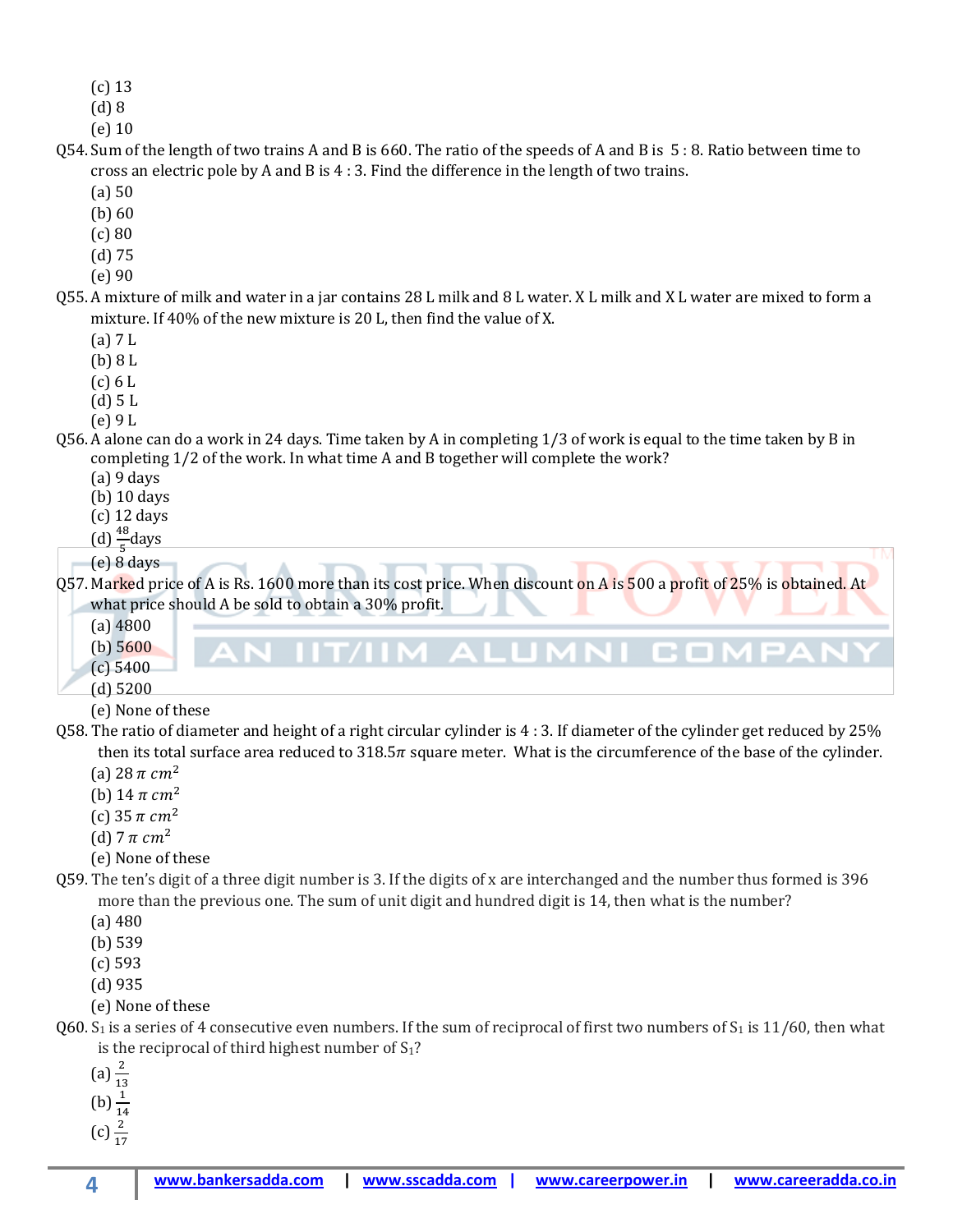$(d) \frac{1}{1}$ 

(e) None of these

- Q61. A, B and C invested in a business in the ratio 6 : 8 : 9. If B invested for a period whose numerical value is 112.5% of B's investment but A and C invested for one year. If profit of B at the end of the year is 16750 then what is the share of profit of C?
	- (a) 20225
	- (b) 22125
	- (c) 25225
	- (d) 25125
	- (e) 23125
- Q62. A boat covers 18 km downstream in 3 hours. If speed of current is 33  $\frac{1}{3}$ % of its downstream speed. In what time will it cover a distance of 100 km upstream?
	- (a) 50 hour
	- (b) 40 hour
	- (c) 30 hour
	- (d) 60 hour
	- (e) 25 hour
- Q63. The ratio of cost price to the selling price of an article is 5 : 6. If 20% discount is offered on marked price of the article then marked price is what percent more than cost price?
	- $(a) \frac{100}{3}\%$
	- (b) 50%
	- (c) 40%
	-
	- $(d) \frac{200}{3}\%$
	- (e) 60%

Q64. Ramesh has 20% savings with him from his monthly salary. If expenditure on clothing is 25% of overall expenditure and his total expenditure except clothing is 3600 then find his saving.



**Direction (65-70):** A bar graph is given below which shows two types of hats sold by seller A and seller B on five days.